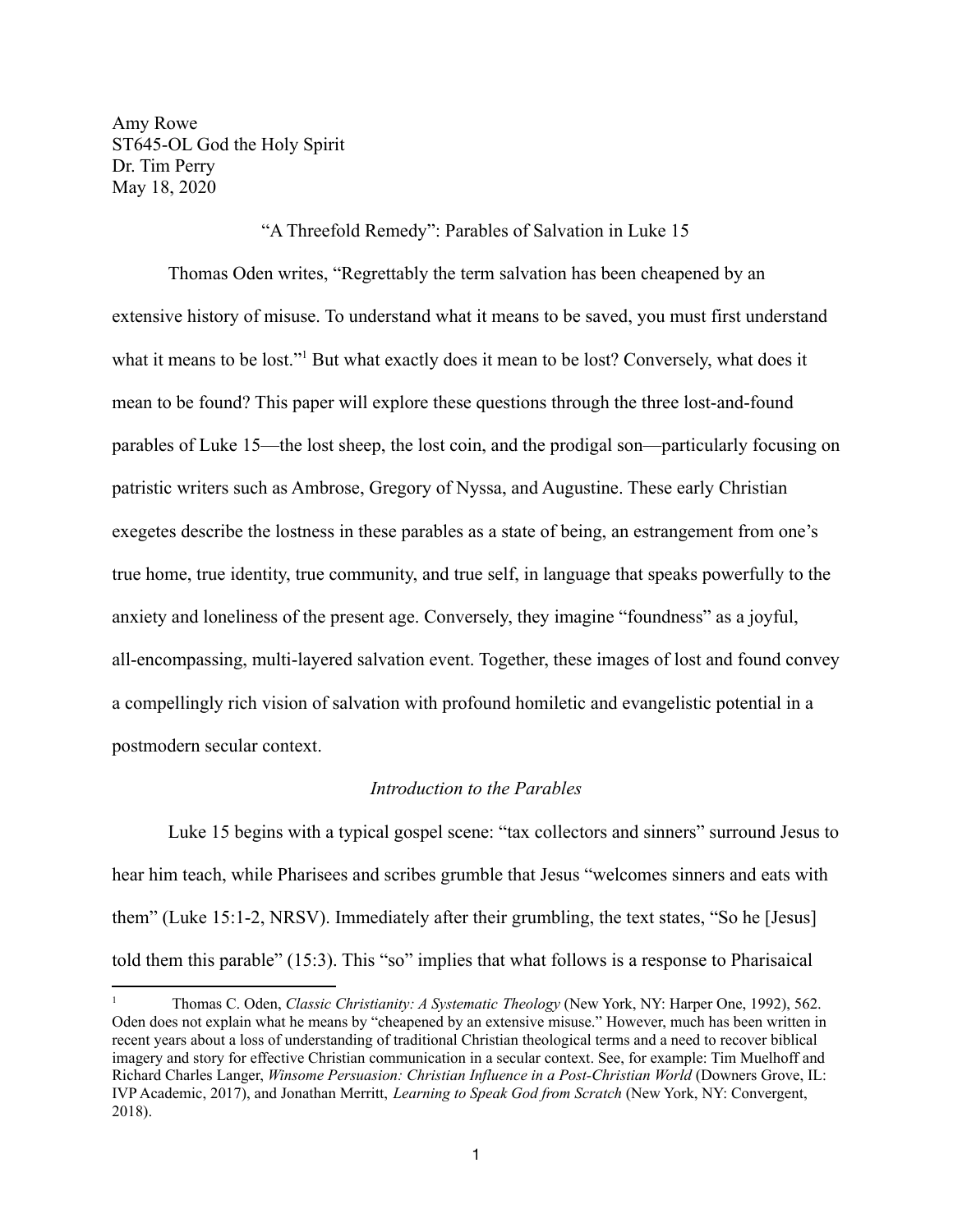grumbling, an implication supported by the repeated emphasis on joyful celebration as the proper response to the repentance of sinners. The final scene in the final parable of the sequence—in which the elder son refuses to celebrate his prodigal brother's homecoming—drives home this point, returning the parable to its origin with a picture of self-righteous resentment toward the welcome of sinners that mirrors the Pharisees' in 15:2.

### *Limitations of Modern Interpretation*

Thus, the circumstance that gives rise to these parables is quite straightforward: the Pharisees' grumbling. Calvin writes plainly: "For what gave rise to this parable was the grumbling of the scribes, who could not bear Christ's humanity toward the wretched and men of doubtful lives."<sup>2</sup> Exegetes from the Reformation era onward tend to emphasize this original plane of interpretation, particularly focusing on the brothers of the final parable as a warning against Pharisaical "impious hardness of heart" on the one hand, and prodigal waywardness on the other.<sup>3</sup> Many recent works of popular theology have continued in this vein.<sup>4</sup> Others have taken a different approach, centering the father and shepherd figures as the heroes of the chapter to emphasize God's gracious pursuit of those on the fringes, inviting readers to see themselves as sheep and prodigals, recipients of this divine pursuit and partakers of the divine hospitality.<sup>5</sup>

<sup>2</sup> David Lyle Jeffrey, *Luke*, Brazos Theological Commentary on the Bible (Grand Rapids, MI: Brazos Press, 2012), 337. Cyril of Alexandria similarly connects the grumbling scribes to the eldest brother: "The Pharisees and Scribes reproved Him because He received sinners; He set forth the parable in which He calls God the man who is the father of the two sons, (that is, the righteous and the sinners)." Quoted in the "Gospel of St. Luke, Chapter 15," *Catena Aurea of Thomas Aquinas*,

https://sensusfidelium.us/bible-catechesis/catena-aurea-commentary-on-the-four-gospels-collected-out-of-the-works -of-the-fathers-volumes-1-to-4/catena-aurea-of-st-thomas-aquinas-gospel-of-st-luke/catena-aurea-of-st-thomas-aquin as-gospel-of-st-luke-chapter-15/.

<sup>3</sup> The quote is from John Calvin, *Commentary on the Harmony of the Gospels* 45:511, as quoted in Beth Kreitzer, Timothy George, and Scott M. Manetsch, *Luke*, Reformation Commentary on Scripture: New Testament III (Downers Grove, IL: IVP Academic, 2015), 859.

<sup>4</sup> For example, see Tim Keller, *The Prodigal God* (New York, NY: Dutton, 2008). Keller writes that to focus on the father's grace is to "sentimentalize the parable"; instead, "Jesus is pleading not so much with immoral outsiders as moral insiders. He wants to show them their blindness, narrowness, [and] self-righteousness . . .."  $(9-10)$ .

<sup>5</sup> For example, Henri Nouwen, *The Return of the Prodigal Son* (New York, NY: Doubleday, 1992) and Eugene Peterson, *Tell it Slant: A Conversation on the Language of Jesus in His Stories and Prayers* (Grand Rapids, MI: Eerdmans, 2008)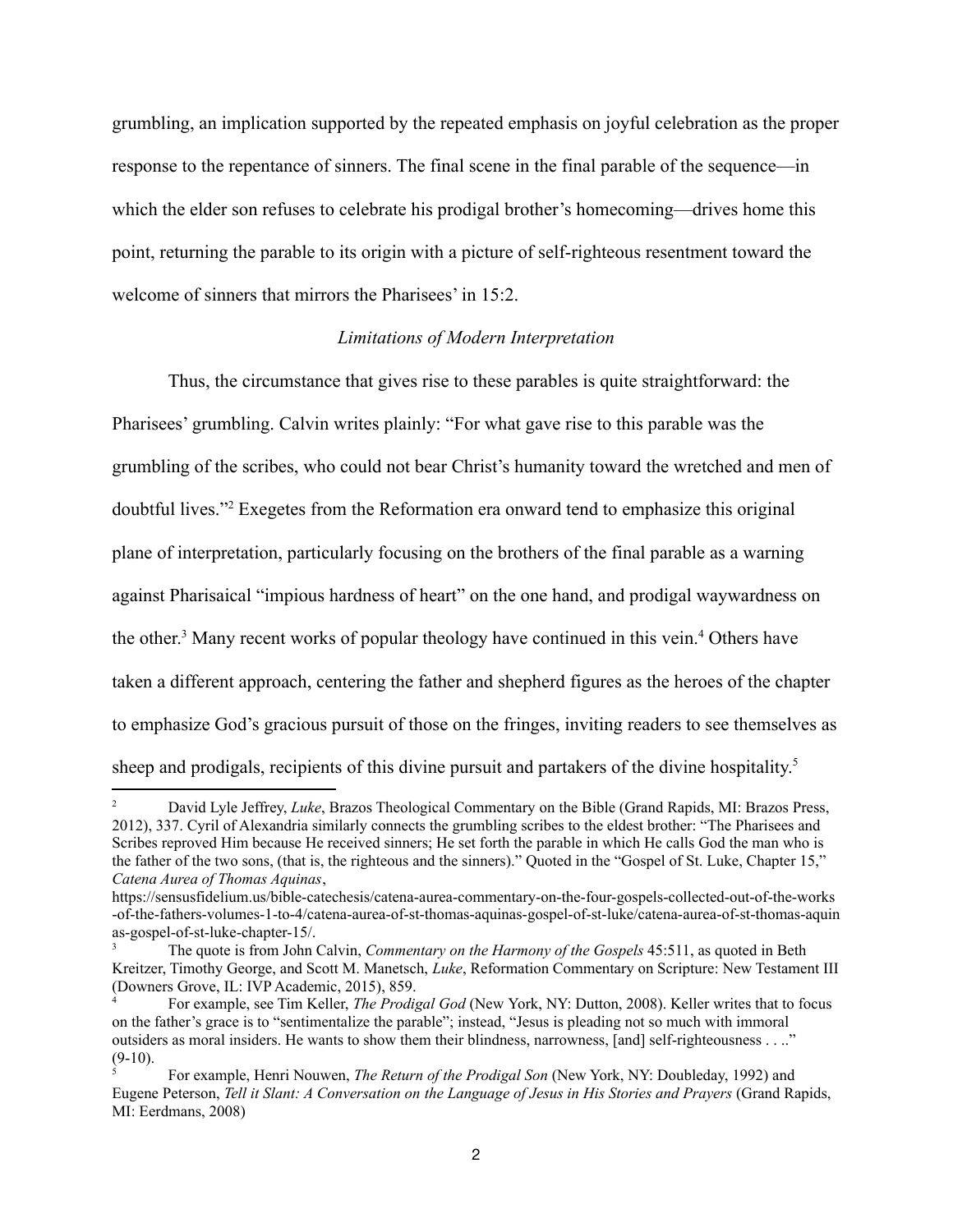All of these post-reformation, modern interpretations are pastorally and catechetically helpful, arising from a narrative that lends itself to a multiplicity of applications. However, they tend to emphasize sin as lawless acts rather than a state of lawlessness;<sup>6</sup> that is, as what one does rather than who one is and cannot help but be. Whether the focus is on the sinfulness of the younger or older brother, the effect is to emphasize sin as behaviors and motives rather than a state of being. While this view of sin is certainly supported by the prodigal son parable, it fails to adequately capture the meaning of sinful lostness in the prior two parables. What's more, communicating this view of sin relies on a preexistent Christian moral framework and vocabulary that many in the secular, post-modern West possess. Many patristic readings, on the other hand, provide fresh insights into lostness as a state of sin characterized by a profound estrangement more readily understood in post-Christian contexts.

Another weakness of modern interpretation is its tendency to view the parables as distinct entities—often culminating in the longer and more emotionally charged prodigal parable—rather than as a cohesive unit. The parables are arranged in "a spiral of intensification"<sup>7</sup> with the stories of the sheep and coin, if they are addressed at all, serving "more to anticipate the third parable" than to speak directly about lostness and foundness in their own right.<sup>8</sup>

By contrast, Luke introduces the parables as "this parable" rather than "these parables," suggesting a singular thematic coherence between them (15:3). Perhaps, then, the lost sheep and lost coin are not merely prologues to the prodigal son, but themselves offer unique and significant contributions to the salvation narrative. Patristic sources viewed the three parables in just this manner, as a single interconnected unit, each informing the other and together conveying

<sup>6</sup> Dr. Tim Perry, "Repentance" (online lecture delivered for Trinity School for Ministry, Ambridge, PA. Accessed 30 March 2020, https://youtu.be/2x\_rPszZcYI).

<sup>7</sup> Eugene Peterson, *Tell it Slant: A Conversation on the Language of Jesus in His Stories and Prayers* (Grand Rapids, MI: Eerdmans, 2008), Kindle Location 1071.

<sup>8</sup> Frank Craddock, *Luke*, Interpretation: A Bible Commentary for Teaching and Preaching (Louisville, KY: John Knox, 1990), 283.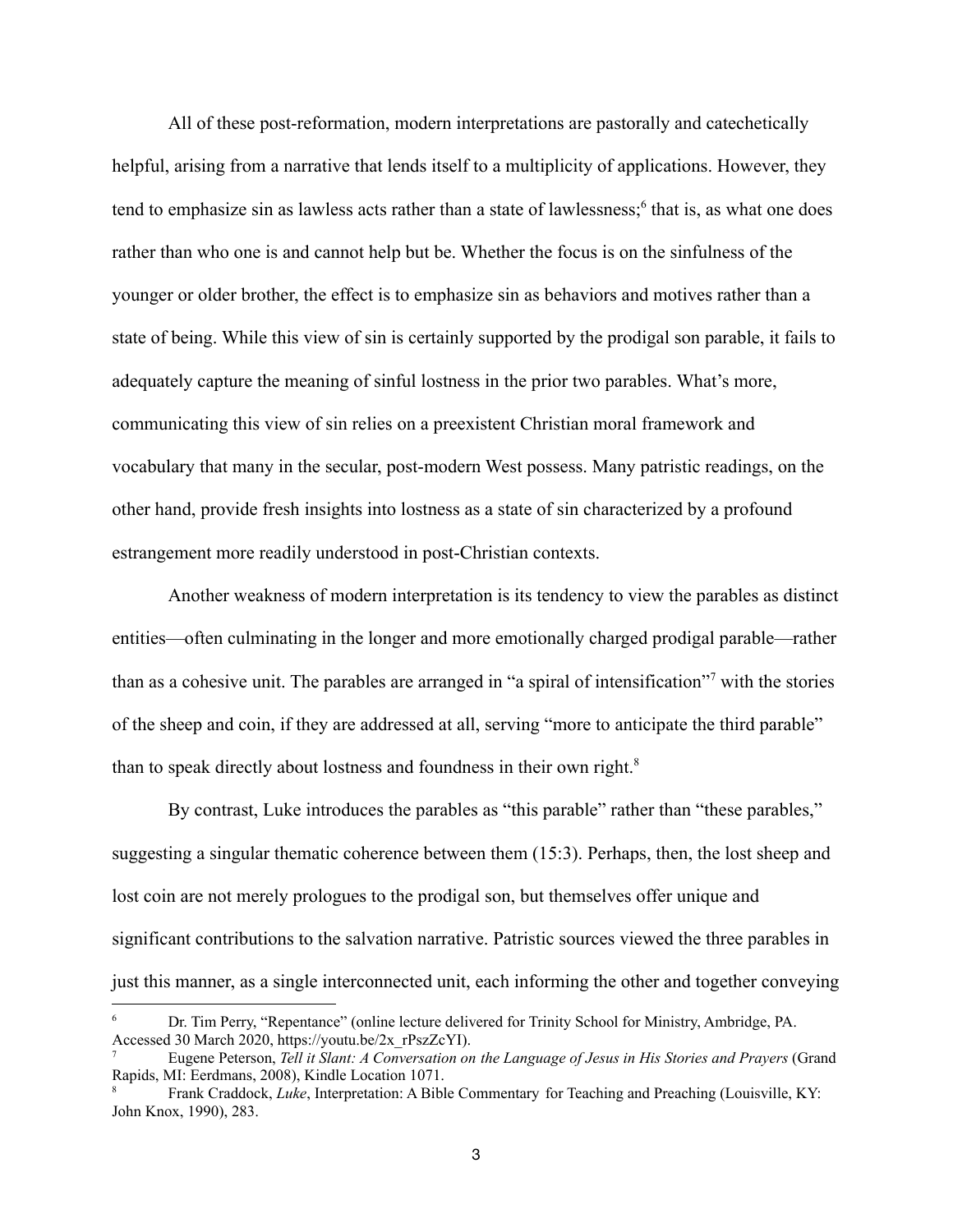a comprehensive Christological, soteriological, and ecclesiological picture.<sup>9</sup> This early emphasis the interconnectedness of the parables presents what Ambrose calls "a threefold remedy,"<sup>10</sup> a broad picture of lostness and foundness in the divine salvation narrative. This paper will explore this threefold remedy as imagined by patristic interpreters before drawing conclusions for homiletic and evangelistic application.

## *The Lost Sheep*

Which one of you, having a hundred sheep and losing one of them, does not leave the ninety-nine in the wilderness and go after the one that is lost until he finds it? When he has found it, he lays it on his shoulders and rejoices. And when he comes home, he calls together his friends and neighbors, saying to them, 'Rejoice with me, for I have found my sheep that was lost.' Just so, I tell you, there will be more joy in heaven over one sinner who repents than over ninety-nine righteous persons who need no repentance. (Luke 15:4-7)

The final line of this parable connects the restored sheep to "one sinner who repents."

How is a wandering sheep like a sinner? How is its rescue like repentance? A sheep wanders by its nature; it lacks the rational will and intelligence to remain within the safety of the shepherded flock. Thus in this parable, the lostness of the sheep seems to be primarily a matter of nature, not will. Sheep wander and become lost not because they knowingly disobey the shepherd, but simply because they are sheep. In this way, the lostness of the sheep is more akin to the state of sin than the act of sin, and is thus the sort of lostness that afflicts all mankind stained by original sin.

The motif of sheep and shepherd runs throughout Old Testament messianic passages such as Isaiah 40:11, Zechariah 13:7, and Ezekiel 34:11-16. There, God's exiled people are like sheep scattered in the wilderness, and the Messiah is a shepherd who will gather them to himself and to

Jeffrey, 336.

<sup>10</sup> Ambrose, *Exposition of the Holy Gospel According to Saint Luke with Fragments on the Prophecy of Isaias, 7.209,* translated by T. Tomkinson (Etna, CA: Center for Traditionalist Orthodox Studies,1998). Quoted in Thomas Oden and Arthur Just, *Luke*, ACCS (Downer's Grove, IL: InterVarsity Press, 2003), 244.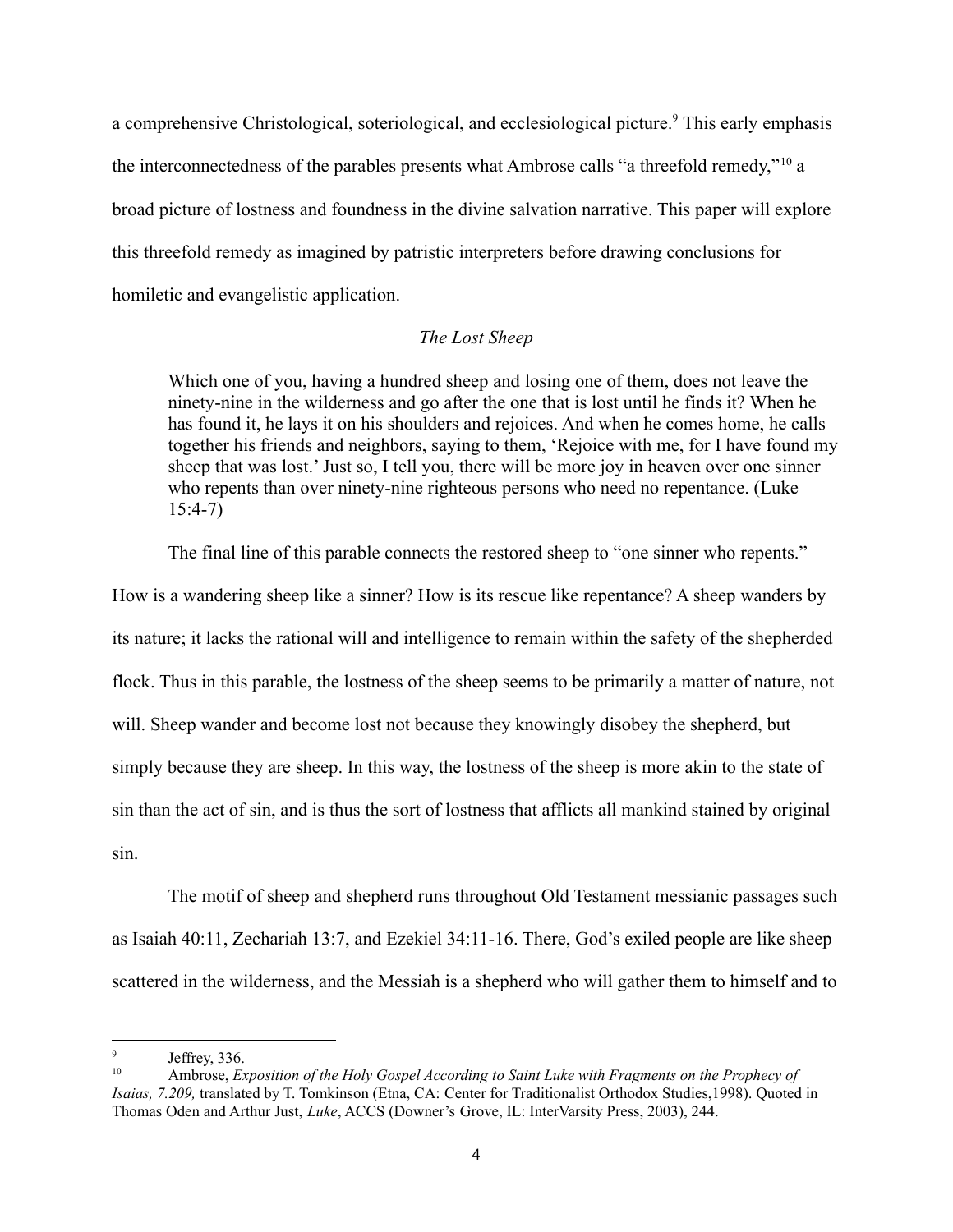one another. This motif emphasizes another aspect of lostness: scatteredness. To be a lost sheep is to be an exile, estranged from community and home and shepherd, alone in a hostile world without protection or guidance. This imagery, again, evokes the sheep's state of original sin more than its act of willful sin. Ambrose underscores this interpretation by calling the lost sheep "the sheep that had strayed in Adam."<sup>11</sup> The sheep's lostness is included in Adam's lostness; it is the state of original strayed-ness with which all have been afflicted since the fall.

Lostness in this parable, then, has more to do with living in accordance with one's sinful nature than willfully disobeying the divine shepherd. Lostness is the loneliness, estrangement, and vulnerability in which all humans live in the world as a result of Adam's sin. If this is how a lost sheep is like a sinner, then how is a found sheep like one who repents (15:7)?

In a word, passively. The sheep merely yields to the arms of the shepherd who has abandoned his flock, searched the wilderness, and lifted the sheep onto his shoulders to carry him home, rejoicing (15:5). This picture of repentance is one of passive yielding rather than active turning through contrition or confession. Ambrose describes the sheep/sinner's response simply as "la[ying] down" and "rest[ing]."<sup>12</sup> And with good reason: according to Ambrose, "the shoulders of Christ are the arms of the cross. . . . 'The Son of man came to seek and save what was lost.' He sought all, because 'as in Adam all men die, so also in Christ shall all be made alive.'<sup>13</sup> This parable to Ambrose, is profound Christological picture of the power of the cross to rescue all who "strayed in Adam" and will rest on the arms of the cross to be carried home. In this way, the retrieval of the lost sheep is like "one sinner who repents" (15:7), an earthy act with cosmic dimensions as a picture of Christ undoing the curse of sin.

<sup>&</sup>lt;sup>11</sup> Ambrose, ACCS, 244.

 $12$  Ibid.

 $13$  Ibid.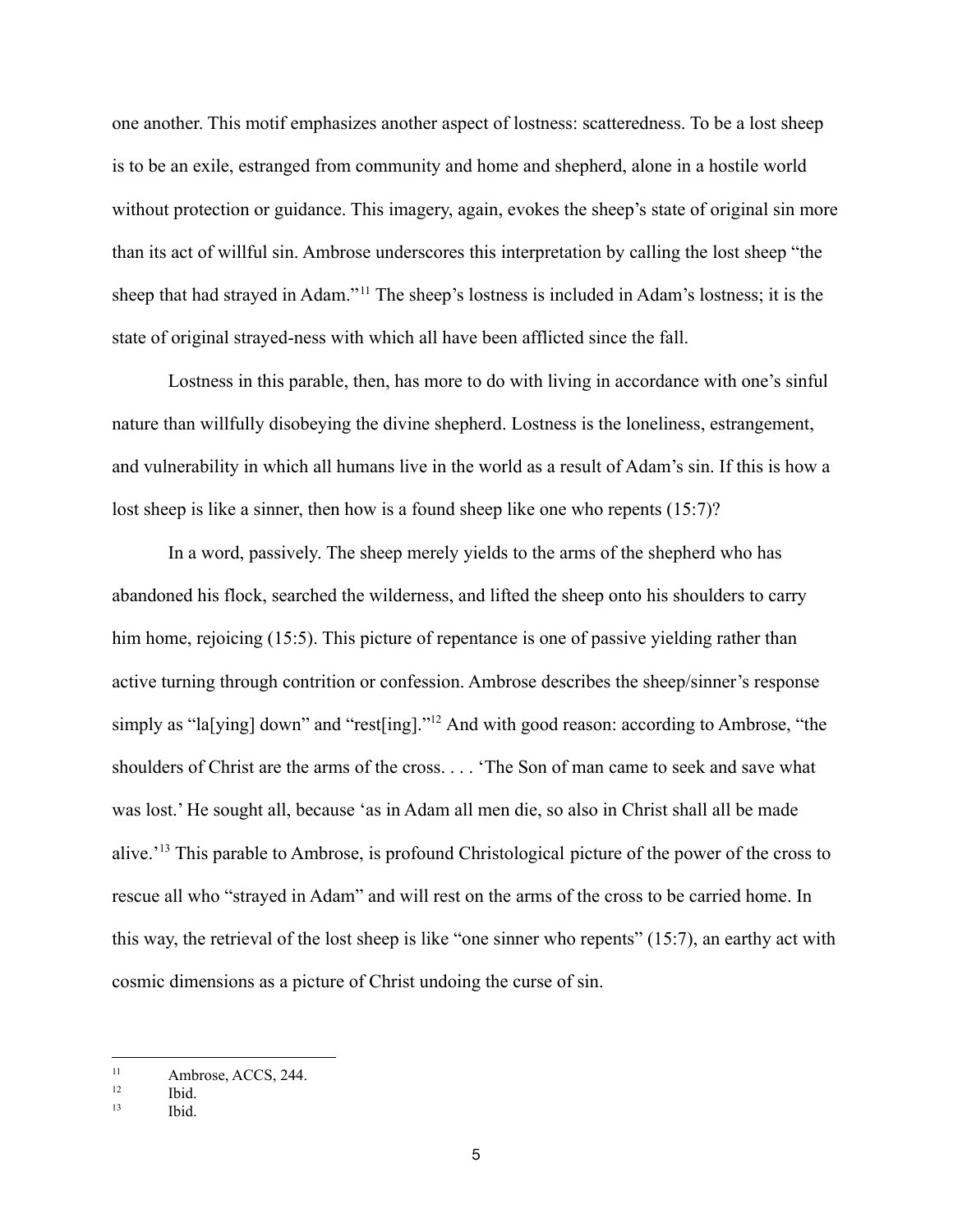Does such a reading confuse the traditional *ordo salutis* by placing faith before repentance? The sheep's resting in the shepherd's arms is a clear picture of faith, yet the text (somewhat surprisingly) compares it to repentance. Oden resolves this tension by citing both Gregory of Nyssa and Melancthon on the relationship of repentance and faith:

Repentance is a turning away from sin [in this parable, a state of estranged lostness], while faith is turning toward grace [being carried home]. Together they constitute a single decisive turning. . . . In this way repentance and faith are so inextricably joined together in scripture that it is impossible to assign to one or the other a temporal or logical priority. 14

Or does this reading reduce repentance to something dangerously passive, a mere resting or yielding rather than a decisive turning around and following? In his lecture on repentance, Dr. Perry speaks to these questions by quoting Hendrik Kraemer: "It is often not an awareness of isn that leads people to Christ. It is being led to Christ that brings people to an awareness of sin."<sup>15</sup> This is the picture of repentance given by the parable: a nearness to Christ that effects a *metanoia* upon the sheep. The sheep is, in fact, turned around and carried in the opposite direction toward home; he simply lacks agency in the process. Instead, he yields to *metanoia* in the shepherd's presence, a picture of repentance as divine gift rather than creaturely striving.

# *The Lost Coin*

Or what woman having ten silver coins, if she loses one of them, does not light a lamp, sweep the house, and search carefully until she finds it? When she has found it, she calls together her friends and neighbors, saying, 'Rejoice with me, for I have found the coin that I had lost.' Just so, I tell you, there is joy in the presence of the angels of God over one sinner who repents. (Luke 15:8-10)

As in the lost sheep parable, the lost coin parable ends by comparing the finding of the coin to the repentance of a sinner. But the lostness and foundness of the coin lacks far more agency than that of the sheep; lacking life and will, a coin can only be lost by the careless action

<sup>14</sup> Oden, 579.

<sup>&</sup>lt;sup>15</sup> Perry, "Repentance."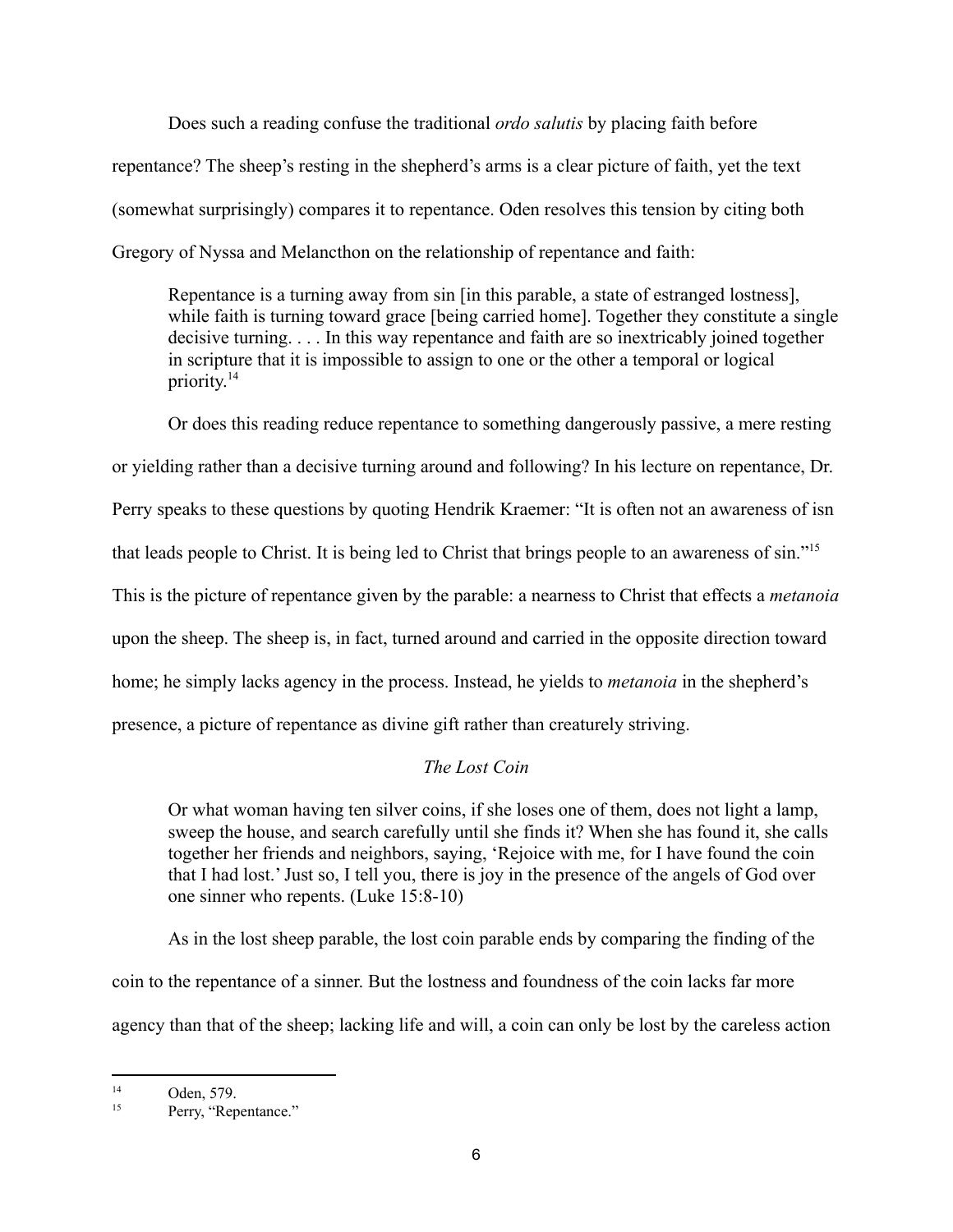of another. Therefore, this parable again emphasizes lostness as a state of sin, and not merely an act of sinning. This state, again, is one of estrangement from one's rightful place and one's designated protector. But the coin also demonstrates a unique new dimension of the lost state: an obscuring of one's divine imprint and true kingdom. Gregory of Nyssa, Chrysostom, Augustine and Ambrose all noted that coins were typically stamped with the image of the emperor, and thus saw the coin as representative of the image of God stamped upon mankind, as well as a symbol of one's belonging to the kingdom of heaven.<sup>16</sup> However, according to Gregory of Nyssa, this divine imprint is "not entirely defaced, but is hid under the dirt, which signifies its corruption of the flesh<sup>"17</sup>

Whereas lostness for the sheep conveys estrangement from one's home, safety, and community, lostness for the coin conveys estrangement from one's true identity and worth. Foundness, then, is the recovery of this identity as the "brightness of the divine image" reflected in the coin by lamplight.<sup>18</sup> Cyril of Alexandria summarizes this foundness in the language of transformation: "We, who had fallen and had been lost, have been found by Christ and transformed by holiness and righteousness into his image."<sup>19</sup> Ambrose and Chrysostom, however, see the woman of the parable not as Christ but as his church, holding forth the light of Christ to find lost coins and bring forth their brightness.<sup>20</sup> Regardless of the allegorical identity of the of the woman, however, the premise remains the same: a coin is hopelessly lost and its royal identity hidden. A search is conducted, a lamp is lit, the coin is found, and its divine imprint

#### 2003), 245.

<sup>16</sup> Various excerpts from "Gospel of St. Luke, Chapter 15," *Catena Aurea of Thomas Aquinas*, https://sensusfidelium.us/bible-catechesis/catena-aurea-commentary-on-the-four-gospels-collected-out-of-the-works -of-the-fathers-volumes-1-to-4/catena-aurea-of-st-thomas-aquinas-gospel-of-st-luke/catena-aurea-of-st-thomas-aquin as-gospel-of-st-luke-chapter-15/.

 $18$  Ibid. <sup>17</sup> Gregory of Nyssa, "Gospel of St. Luke, Chapter 15," *Catena Aurea*.

<sup>19</sup> Cyril of Alexandria, *Commentary on Luke, Homily 106.* Translated by R. Payne Smith (Long Island, NY: Studion, 1983), quoted in Thomas Oden and Arthur Just, *Luke*, ACCS (Downer's Grove, IL: InterVarsity Press,

<sup>20</sup> Ambrose and Chrysostom, "Gospel of St. Luke, Chapter 15," *Catena Aurea*.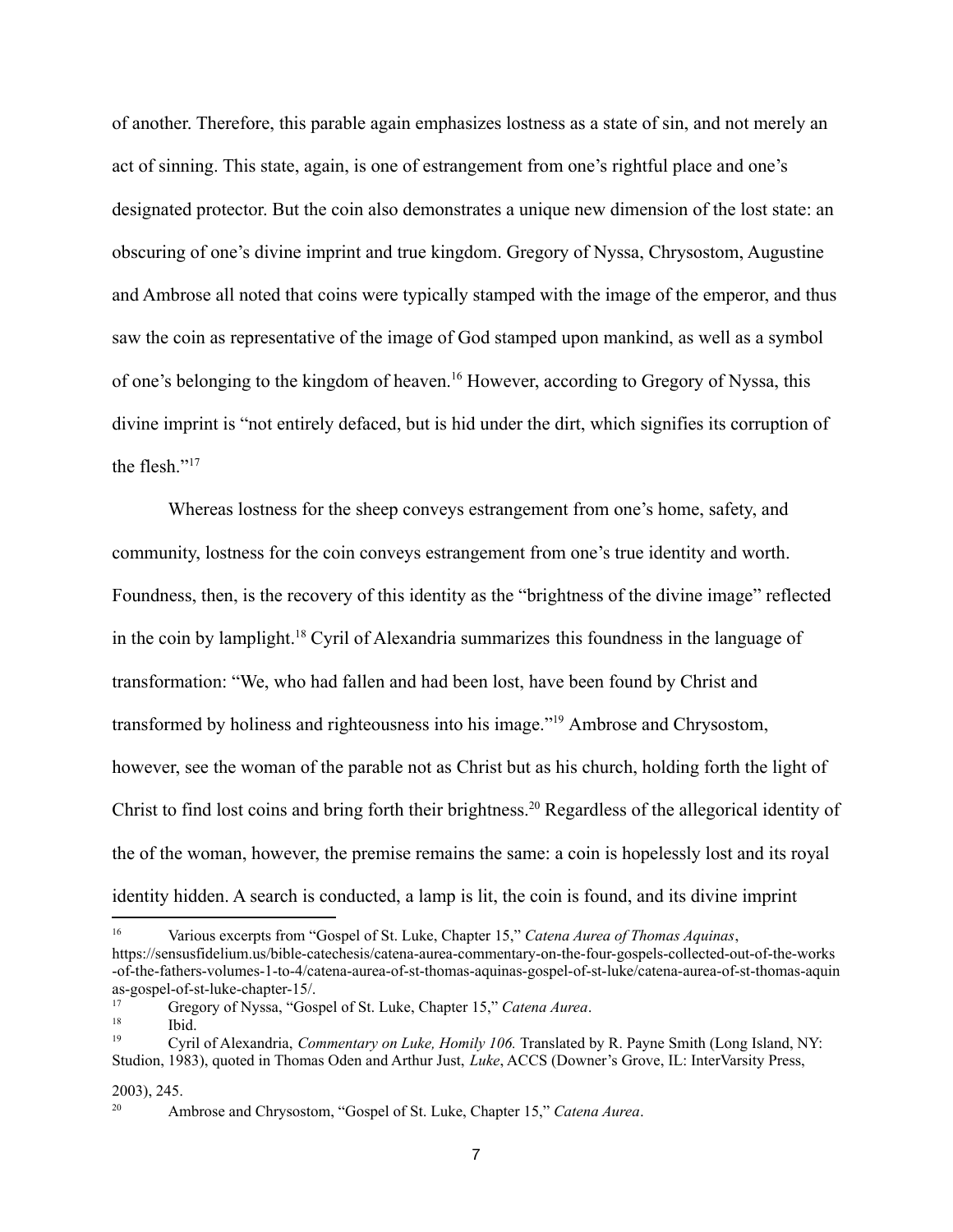revealed in a picture of transformation that echoes 2 Corinthians 3:18: "And all of us, with unveiled faces, seeing the glory of the Lord as though reflected in a mirror [or a silver drachma], are being transformed into the same image from one degree of glory to another; for this comes from the Lord, the Spirit."

As in the sheep parable, the image of "one sinner who repents" in the coin parable seems to muddle the *ordo salutis,* at least in the patristic interpretation*.* As with the sheep, the coin's lack of agency in repentance underscores the power of the prevenient grace that seeks, finds, and illumines its long-obscured divine likeness. And as with the sheep, the "repentance" of the coin encompasses more of the *ordo salutis* than a single moment of *metanoia.* Whereas the lost sheep's repentance also encompassed faith, the lost coin's repentance also encompasses sanctification, or transformation. To this, John Calvin responds decisively that the various movements of salvation are all encompassed within one another in the work of Christ: "Although we may distinguish them, Christ contains both of them inseparably in himself."<sup>21</sup>

### *The Lost Son*

Then the father said to him, "Son, you are always with me, and all that is mine is yours. But we had to celebrate and rejoice, because this brother of yours was dead and has come to life; he was lost and has been found." (Luke 15:31-32)

The previous two parables have explored the nature of lostness and foundness, portraying lostness as a state of sin rather than acts of sin. In this state, one is lonely, estranged, and vulnerable, and one's worth as a bearer of the divine image is concealed. Foundness, on the other hand, is an externally effected movement toward faith, transformation, and restoration. The final parable in Luke 15, however, is far more familiar and straightforward; therefore, it does not warrant as extensive an exploration as the others. Here, lostness is actual geographic estrangement, a meager existence in a far country without food or money. But unlike the other

 $21$  Oden, 661.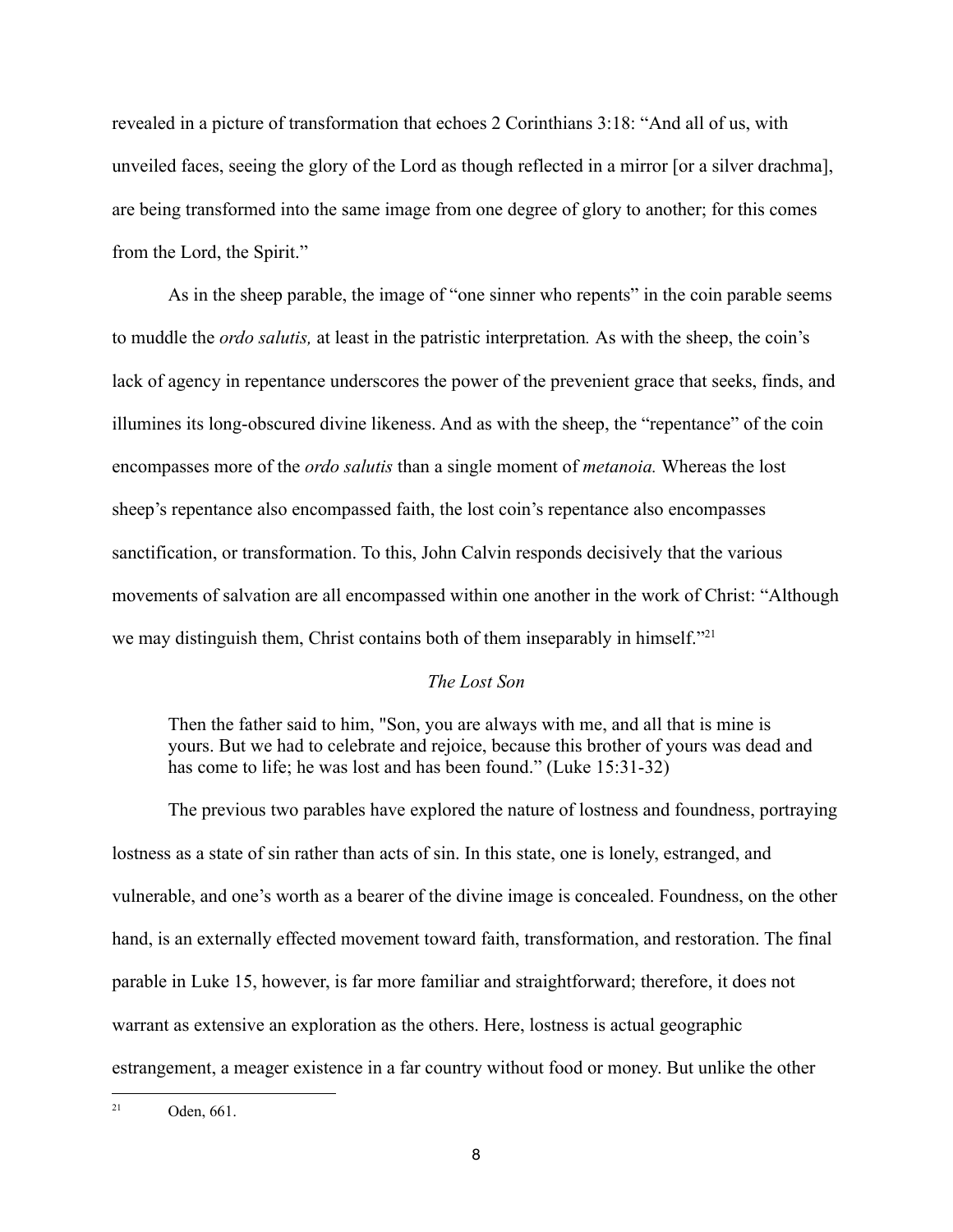parables, lostness is also active sinning, whether the "dissolute living" and ceremonial uncleanness of the younger brother (15:13-16), or the Pharisaical grumbling of the older brother (15:25-30). Repentance is equally straightforward: the son "came to himself," and in an act of contrition he turns toward home to plead the mercy of his father (15:19-20).

These human characters possess a rational will with which to actively sin and actively repent in ways that align with a familiar Protestant *ordo salutis*: repentance, justification, and regeneration ("this brother of yours was dead and has come to life", Luke 15:32). The father, like the shepherd and the woman, is proactive in his seeking the lost, preempting the son's return by running to embrace him and shower him with symbols of complete restoration: a kiss, ring, shoes, robe, and feast.

However straightforward this parable may seem, Ambrose nonetheless brings fresh insight. He asks, "What is farther away than to depart from oneself, and not from a place? . . . He rightly returns to himself, because he departed from himself. For he who returns to God restores himself to himself, and he who departs from Christ rejects himself from himself."<sup>22</sup> Ambrose thus perceives an existential dimension to the prodigal's lostness that feels profoundly modern: estrangement from oneself.

### *Pastoral Application and Conclusion*

Taken together, the three parables of Luke 15 depict lostness as far more than active, willful sinning. Instead, lostness is a picture of profound estrangement from home, safety, community, protection, worth, identity, and themselves. Moreover, they cannot possibly prevent or heal this estrangement; this is the permanent post-fall state of sinful man, and requires an external actor to seek, find, and restore. That foundness, while merely called repentance in the parables, encompasses the whole sweep of divine rescue: repentance, faith, justification,

<sup>22</sup> Ambrose, "Gospel of St. Luke, Chapter 15," *Catena Aurea.*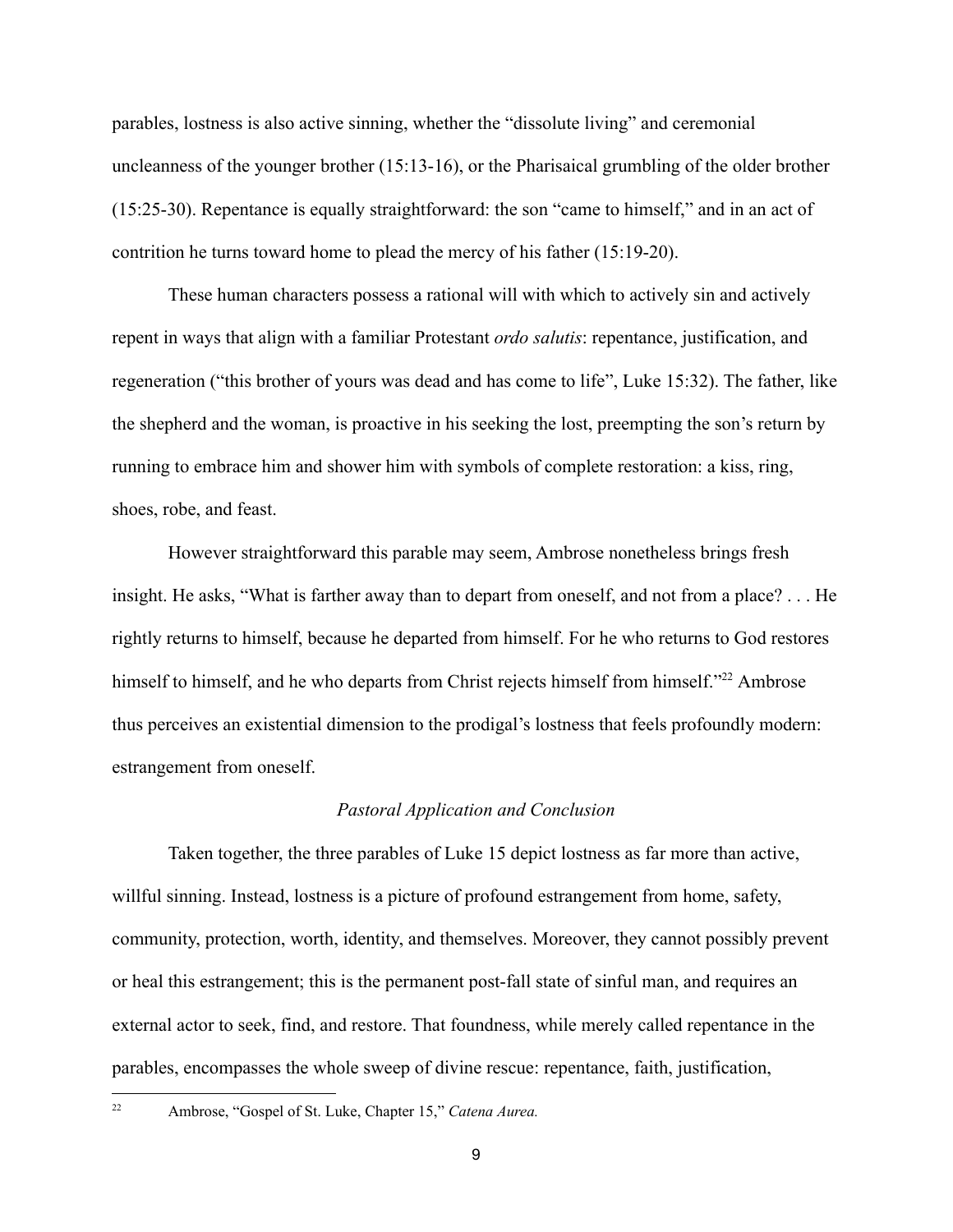regeneration, union with Christ, and transformation. A retrieval of this patristic interpretation holds promise for re-energizing a conversation on sin and salvation, re-enriching its "cheapened" terms with fresh insights gleaned from a more robust picture of lostness and foundness from the entirety of Luke 15.

For example, the lostness-as-estrangement metaphor feels particularly potent in my parish context. Many of my parishioners did not grow up in the Christian faith, and even those who did often lack a rudimentary understanding of the bible. We regularly run Alpha (an evangelistic course) and outreach events that bring people with no prior Christian knowledge through our doors, many of whom are from different cultural backgrounds since we are in a largely immigrant neighborhood. For these reasons, we have little shared language and shared biblical context for articulating theological truths. This parish context requires homilies with concrete imagery, stories, and clear gospel presentations devoid of jargon.

Moreover, many younger evangelicals in my congregation are disillusioned by the ways Christianity has been co-opted for various political purposes; they are discouraged by media caricatures of Christians as hateful bigots and want to avoid such associations. Though they sincerely want to share their faith with others, they are unsure how to articulate the gospel while avoiding Christian moralism, instead opening doors for deeper conversation.

Finally, beyond these necessities of preaching and evangelism, I notice in my pastoral appointments that nearly all my parishioners, as well as friends, neighbors, and family, experience a deep and pervasive loneliness and anxiety. Such feelings seem to be the hallmarks of life in a secular, modern world. During a 2010 visit to Turin, Italy, Pope Benedict XVI movingly described this predicament of the modern soul as a prolonged Holy Saturday, a growing estrangement from God and others:

10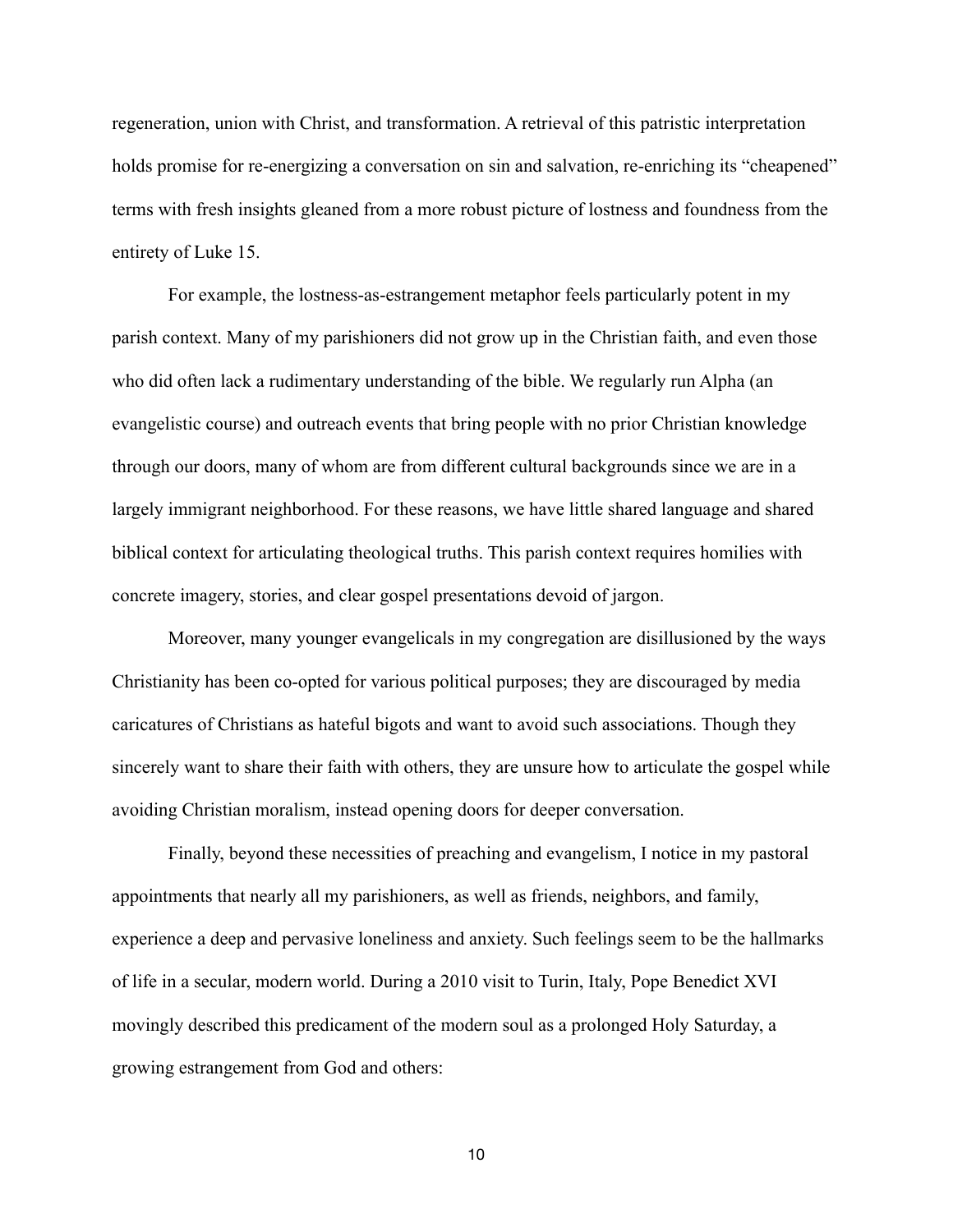Dear brothers and sisters, in our time, especially after having lived through the past century, humanity has become particularly sensitive to the mystery of Holy Saturday. The concealment of God is part of contemporary man's spirituality, in an existential almost subconscious manner, like a void in the heart that has continued to grow larger and larger. . . . After the two World Wars, the lagers and the gulags, Hiroshima and Nagasaki, our epoch has become increasingly a Holy Saturday: this day's darkness challenges all who are wondering about life and it challenges us believers in particular. We too have something to do with this darkness. $23$ 

"The concealment of God" is a devastating description of modern lostness. Modern man is far from home, alone and vulnerable, uncertain of his worth, and an alien even to himself. But Christ seeks the lost like the shepherd, woman, and father. He hoists the lost lamb onto his cruciform shoulders and carries him home. He dusts off the lost coin until it reflects his own face. And he runs out to embrace the son who is still far off, bringing him back to life and seating him at a banquet in his honor. These parables of lost and found infuse the ever-enlarging "void in the heart" with the joyful celebration of neighbors and angels over each sinner who repents and returns home. Poet Christian Wiman describes precisely this experience of foundness in his essay "Love Bade Me Welcome":

Then one morning we found ourselves going to church. Found ourselves. That's exactly what it felt like, in both senses of the phrase, as if some impulse in each of us had finally been catalyzed into action, so that we were casting aside the Sunday paper and moving toward the door with barely a word between us; and as if, once inside the church, we were discovering exactly where and who we were meant to be.<sup>24</sup>

To repent is to turn toward home, to yield to pursuit, and to receive the joyful welcome offered by the one who seeks and finds what is lost. This is the broad and hopeful picture of lost and found, of sin and repentance, that is found in the patristic interpretation of Luke's parables. Together, these parables extend a liberating invitation to trust the work of God who seeks and

<sup>&</sup>lt;sup>23</sup> Pope Benedict XVI, "Meditation of His Holiness Benedict XVI," 2 May 2010, accessed at [http://www.vatican.va/content/benedict-xvi/en/speeches/2010/may/documents/hf\\_ben-xvi\\_spe\\_20100502\\_meditazio](http://www.vatican.va/content/benedict-xvi/en/speeches/2010/may/documents/hf_ben-xvi_spe_20100502_meditazione-torino.html) [ne-torino.html](http://www.vatican.va/content/benedict-xvi/en/speeches/2010/may/documents/hf_ben-xvi_spe_20100502_meditazione-torino.html)

<sup>24</sup> Christian Wiman, "Love Bade Me Welcome," 2013, accessed at https://www.reckonings.net/reckonings/2013/10/love-bade-me-welcome-by-christian-wiman.html.